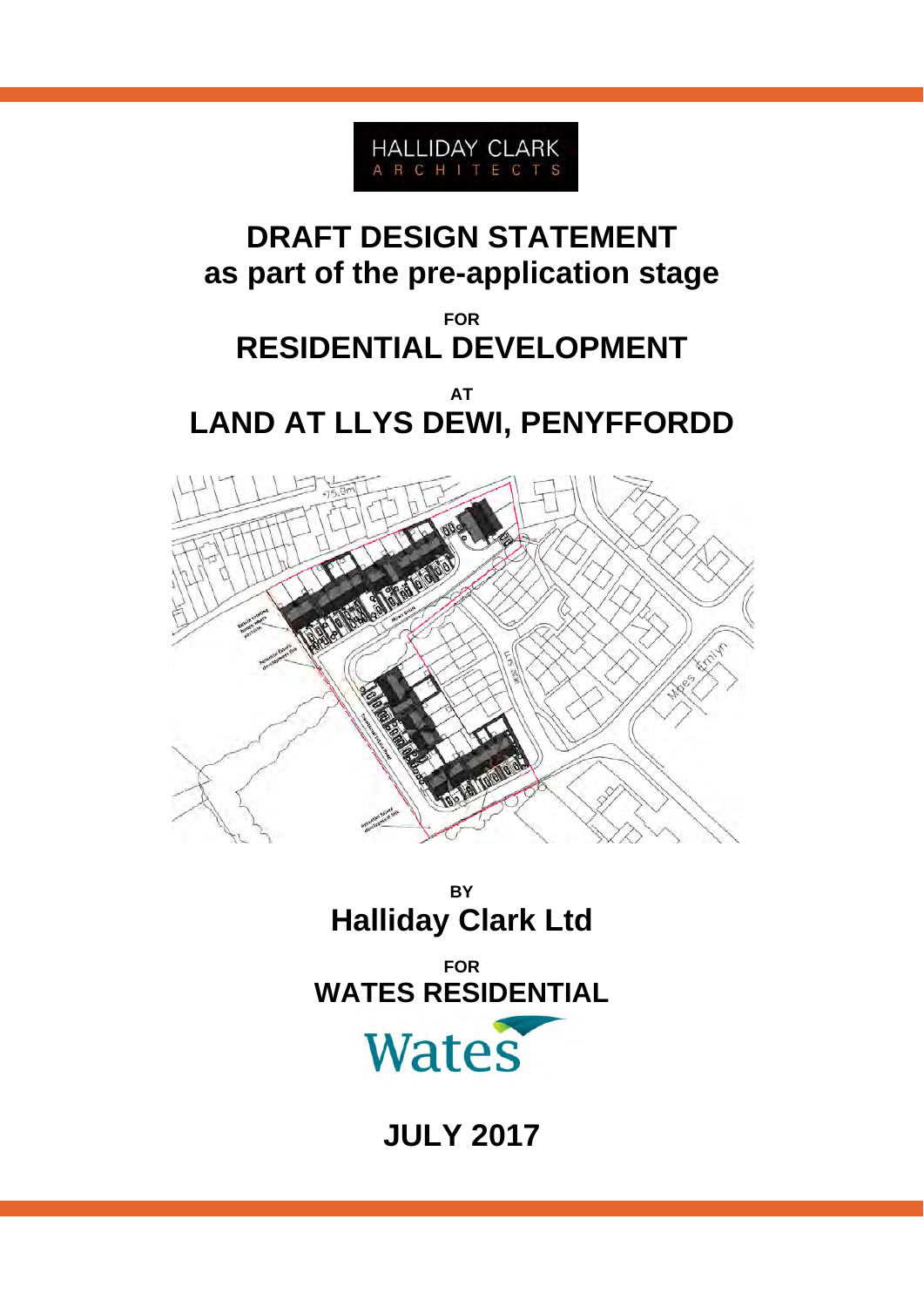## **CONTENTS**

#### Introduction

- 1. Site Location Plans
- 2. Use, Amount and Density
- 3. Design Layout and Concept
- 4. Scale
- 5. Access
- 6. Other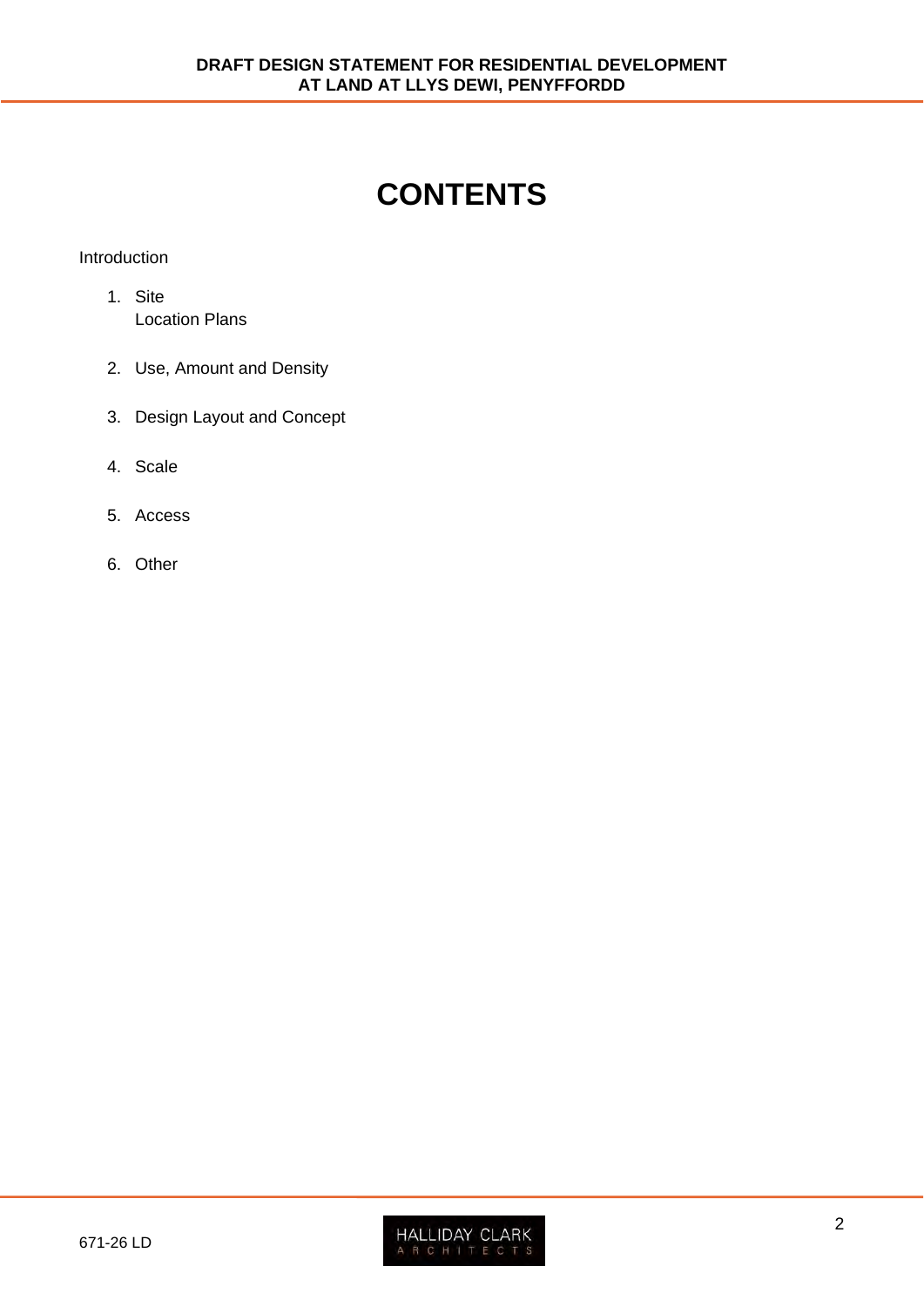This document is a draft design statement for the pre-application stage pending a detailed planning application which is to be submitted in early August, with an anticipated start on site in November 2017, subject to an approval being received.

#### **1 SITE**

The site is located in the south east of the settlement known as Pen-Y-Ffordd. The site is currently agricultural land neighbouring residential properties to the north and east with a school to the south east. The northern field of the application site was identified as a potential housing development site "HSG1(41)" in the Flintshire Unitary Development Plan 2000-2015.

The existing site, the subject of this pre-application, is currently agricultural land for mixed use farming with an emphasis on pastoral. The site slopes gently down from the south west to north east.

There is a bus stops located less than 100m away from the site giving access to a wider public transport network.

Apart from a primary school which neighbours the site and a post office there are no other facilities within a short walking distance of the site, however, there are some minor facilities including places of worship, public houses and a health centre within a kilometre in Ffynnongroyw. Facilities such as shops, petrol stations, secondary schools, supermarkets and large health centres are situated between 5 and 15km of the site.

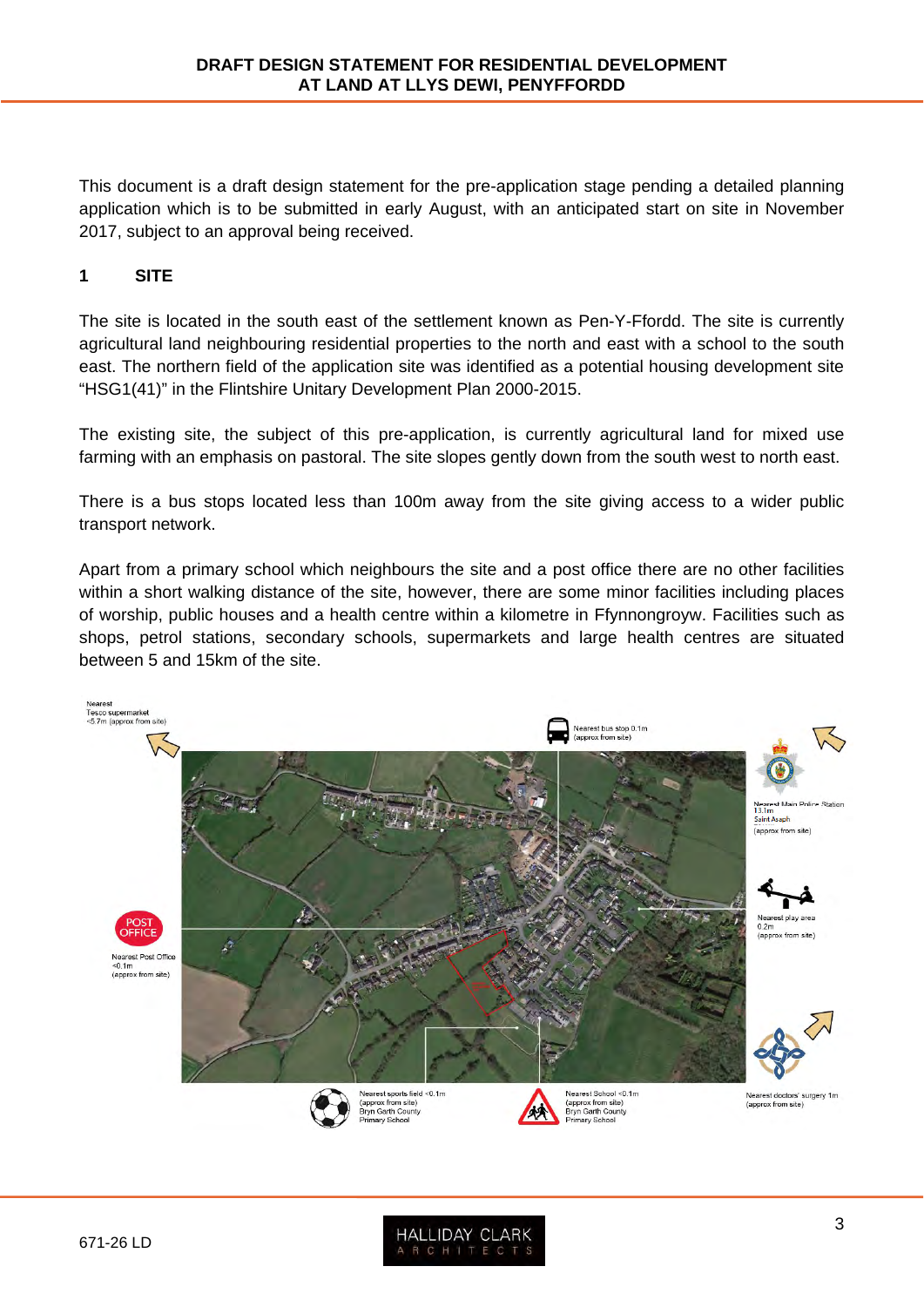

#### **2 USE, AMOUNT & DENSITY**

The proposal is to construct 27 no. new residential dwellings of three types within the development. All properties are deemed to be designated as affordable homes. Properties will be designed to comply with Secured by Design guidelines as well as Flintshire County Council housing standards.

The site is 0.91 acres and with 27 properties proposed on the site, gives a site density of approximately 30 properties per acre.

#### **3 DESIGN LAYOUT AND CONCEPT**

Three dwelling types are proposed; 17no. two bedroom houses 8no. three bedroom houses 2no. two bedroom bungalows

The proposed properties will be arranged as semi-detached units or short terrace units, see application Dwg. No. 671.26 (--) 002 LD - Proposed Site Layout.